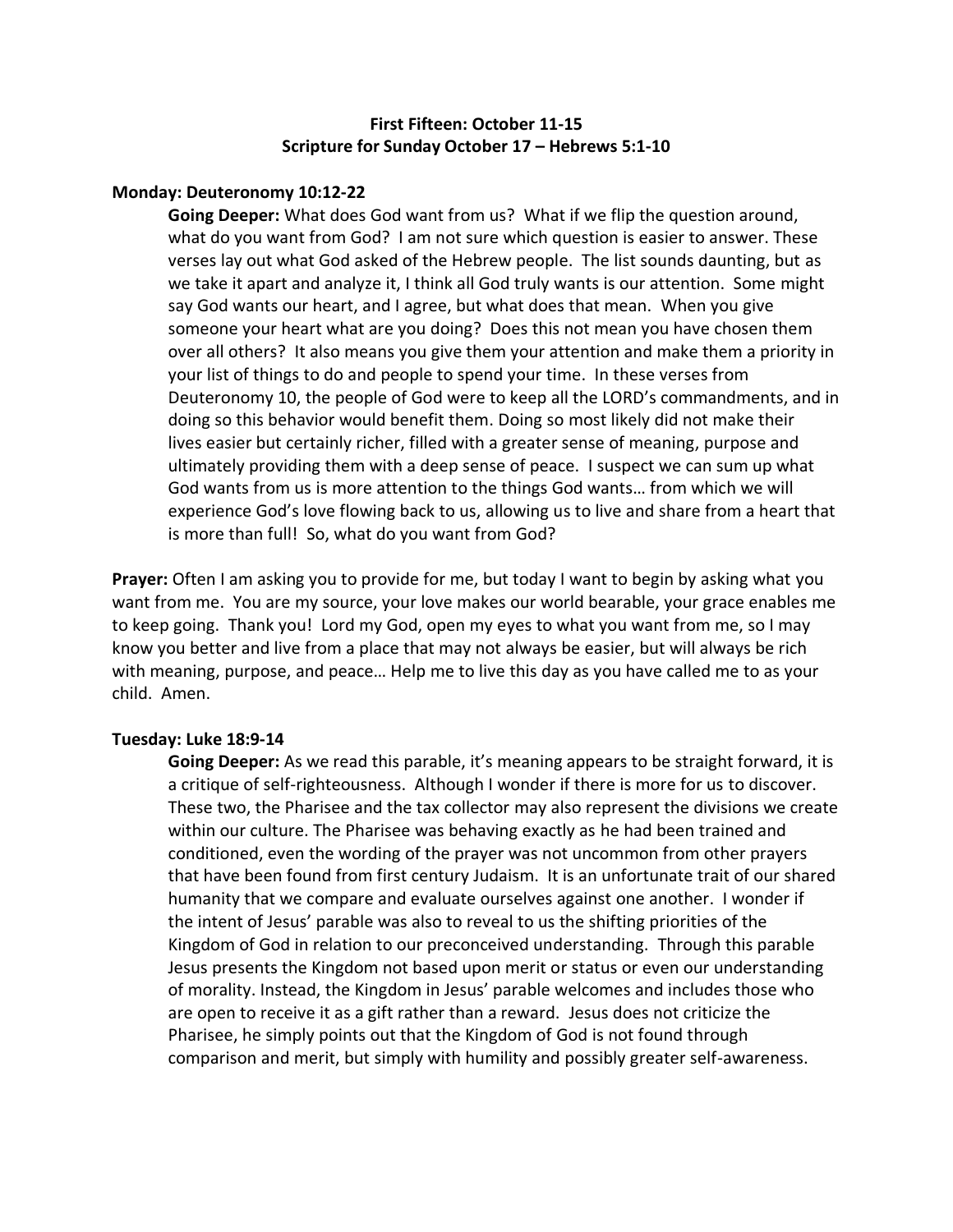**Prayer:** Jesus, you always seemed to see what we often miss. Help me to see myself and others today with your eyes as my guide. Help me let go of my need to see others through my lens of comparison, and by evaluating them based upon my understanding. Open my eyes, mind, and heart so I may humbly and honestly see myself. I invite you to lead me to where I need to see more clearly so I may better care for others, as part of meeting my own needs. Amen.

### **Wednesday: 2 Chronicles 7:12-16**

**Going Deeper:** Recently I have seen these verses from 2 Chronicles 7 on Roadside signs. I have noticed throughout my life they seem to come to the forefront of our minds when we find ourselves in societal conflict and crisis. I think anytime we are encouraged to humbly pray, seeking God's guidance and desire for our lives is a great idea. The call for prayer found in 2 Chronicles is both personal and communal. As individuals we are instructed to seek guidance on what we need to do, as well as recognize our personal responsibility in both the cause and remedy of the situation. This is the same guidance that is given to us as a community, or society… realizing no one individual or group is to blame, or the sole source of the conflict we are experiencing. I also hear within these words the realization that comes to us as we gather as a community to pray, we all are in this together. We didn't get here by ourselves, and to find our way out we must all pull in the same direction. The other thing I hope you hear is God's eyes are open and God's ears are listening, not just to a few or the select ones, but to all who cry out.

**Prayer:** Jesus often said his teaching was for those who had ears to hear… I thank you that your eyes are upon me, and your ears are listening to my prayers, my God, and my Savior. Today I will hear about needs and issues we face as a community, nation, and church. As I hear them help me to be open to your call to pray in humility seeking not who is to blame, but how I can become part of the solution. Help me my God of love and mercy to not merely seek forgiveness for my sin, but to understand both my need to and your desire that I also cry out for the sin of our society so we may all find healing and your path toward hope. Amen.

#### **Thursday: Matthew 6:7-14**

**Going Deeper:** We know this prayer well. In Luke's Gospel (chapter 11) Jesus shares this with his disciples because they asked him to teach them, but here in Matthew's Gospel it is included as part of Jesus' more comprehensive teaching we call his Sermon on the Mount. This situational difference doesn't really matter, I suspect Jesus spoke often with his followers about prayer and its importance. What is significant about this model for prayer is that Jesus used it to create the foundation for our understanding of how to pray. It is simply and yet deeply penetrating as it calls us to turn our attention toward the One who is the source of our lives and all our blessings. Jesus uses this prayer to help us see ourselves in relation to God, our need, and our community. For me the one phrase that always draw me to come closer is when he instructs us to seek God's Kingdom. He teaches us to ask for God's will to be completed in our lives, in yours as well mine. In fact, he teaches us to ask God's will to be done everywhere as it is carried out in heaven. Often as I pray this prayer, I find myself wondering if I really understand what we are asking for, and yet I think we do… How about you?